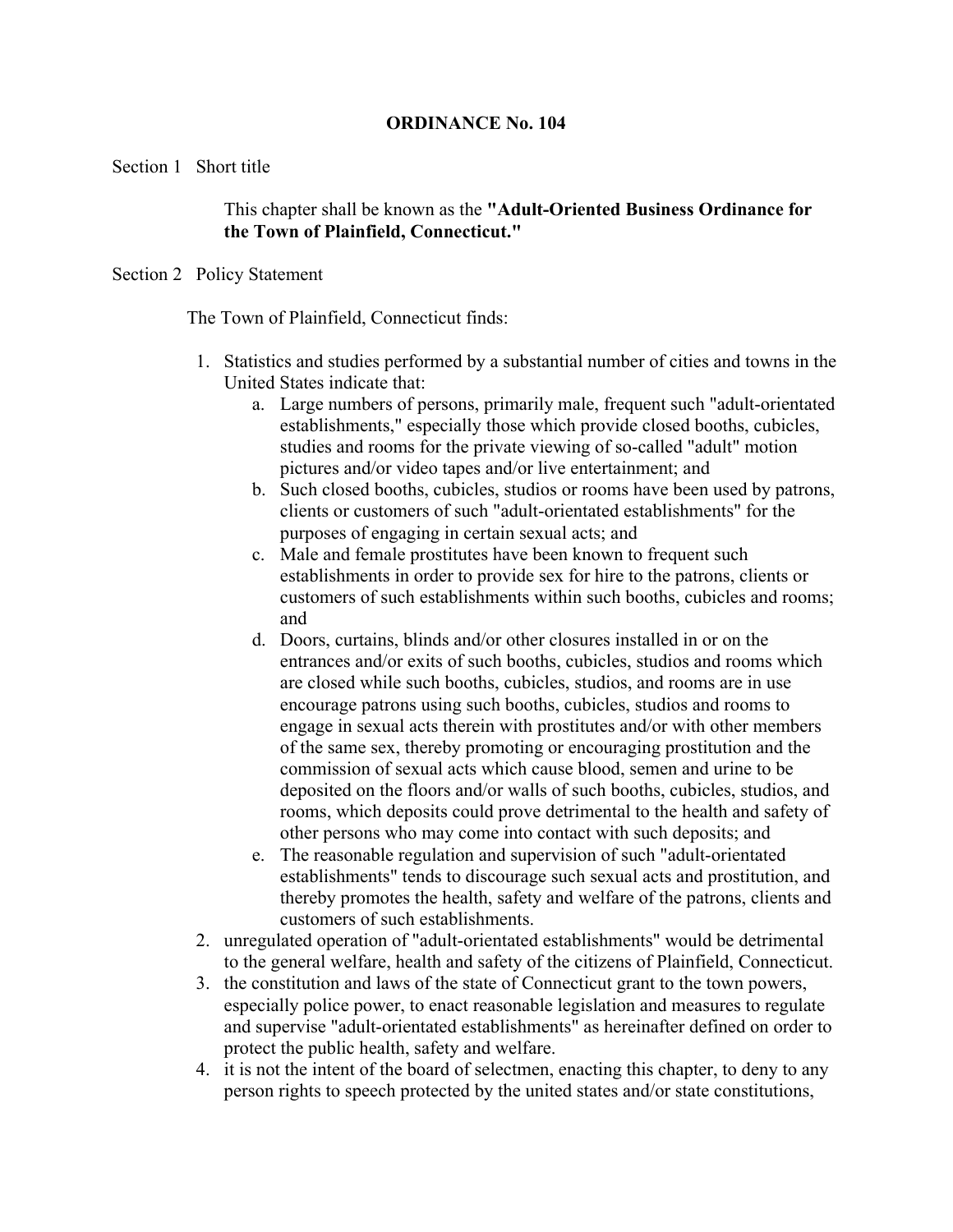nor is it the intent of the board to impose any additional limitations or restrictions on the contents of any communicative materials, including sexually-orientated films, video-tapes, books and/or other materials. further, by enacting this chapter, the board does not intend to deny or restrict the rights of any adult to obtain and/or view any sexually-orientated materials protected by the united states and/or state constitutions, nor does it intend to restrict or deny any constitutionally protected rights that distributors or exhibitors of such sexually-orientated materials may have to sell, distribute or exhibit such materials.

### Section 3 Definitions

For the purpose of this section, the words and phrases used herein shall have the following meanings, unless otherwise clearly indicated by the context:

*Adult amusement machine* - includes any amusement machine that is regularly used for presenting material distinguished or characterized by an emphasis on matter depicting, describing or relating to "specified sexual activities" or "specified anatomical areas," as defined below, for observation by patrons therein.

*Adult book store* - an establishment having a substantial or significant portion of its stock in trade, books, magazines, periodicals, video-cassettes, films for sale or viewing on premises by uses of motion picture devices or any coin-operated means, and other periodicals which are distinguished or characterized by their emphasis on matter depicting, describing or relating to "specified sexual activities" or "specified anatomical area", or an establishment with a segment or section devoted to the sale or display of such material.

*Adult entertainment* - means any exhibition of any adult-orientated motion pictures, live performance, display or dance of any type, which has a significant or substantial portion of such performance any actual or simulated performance of "specified sexual activities" or exhibition and viewing of "specified anatomical areas," removal of articles of clothing or appearing unclothed, pantomime, modeling, or any other personal services offered customers.

*Adult motion picture theater* An enclosed building with a capacity of 50 or more persons used regularly and routinely for material having a dominant theme material distinguished or characterized by an emphasis on matter depicting, describing or relating to "Specified Sexual Activities" or "Specified Anatomical Area", for observation by patrons therein.

Adult Mini-Motion Picture Theater - An enclosed building with a capacity for less than 50 persons used regularly and routinely for material having a dominant theme material distinguished or characterized by an emphasis on matter depicting, describing or relating to "Specified Sexual Activities" or "Specified Anatomical Area", for observation by patrons therein.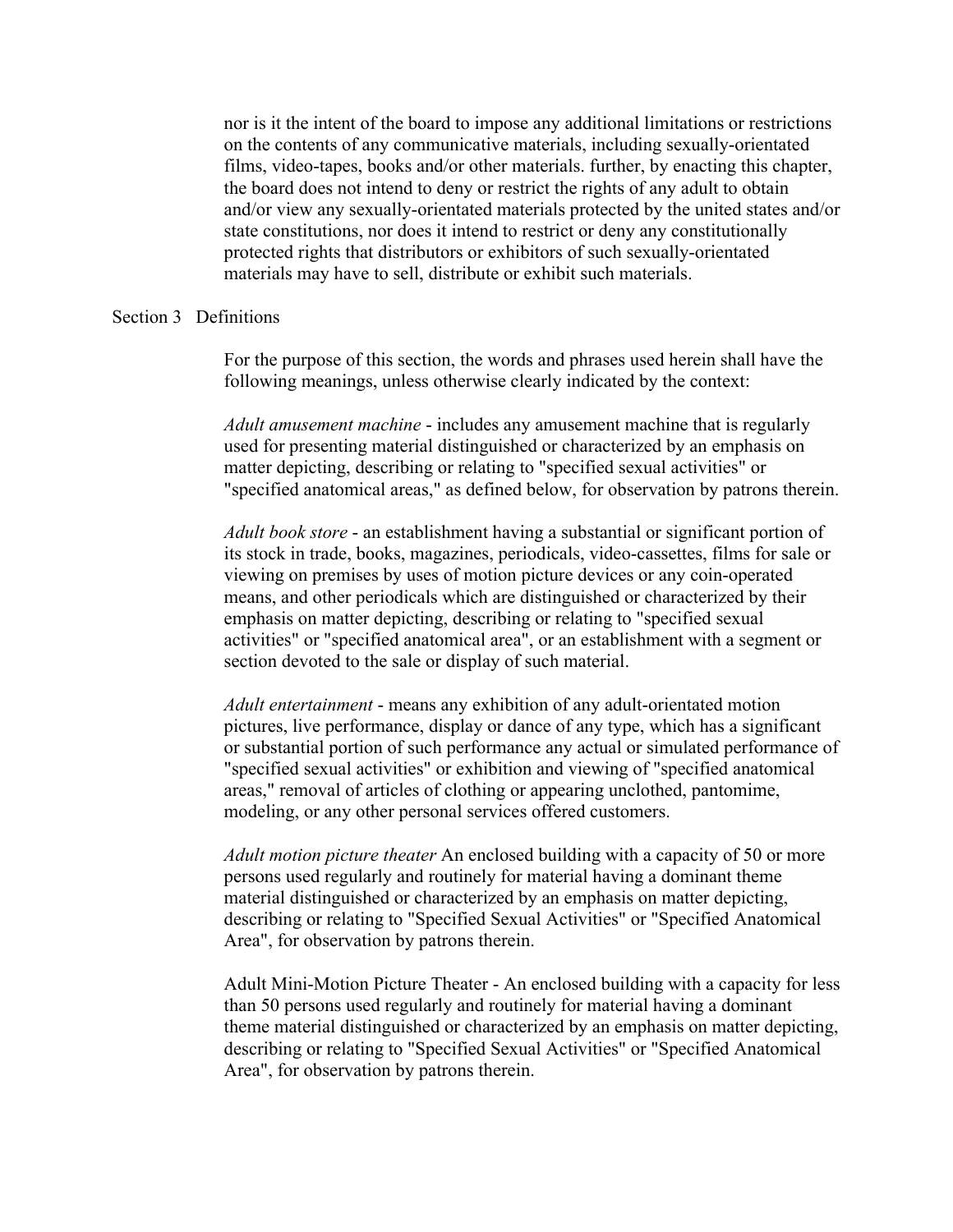*Adult-orientated establishment* - shall include, without limitation, "adult bookstores", "adult motion picture theaters", "adult mini-motion picture theaters", and further means any premises to which the public, patrons or members are invited or admitted and which are so physically arranged as to provide booths, cubicles, rooms, studios, compartments or stalls separate from the common areas of the premises for the purposes of viewing adult' orientated motion pictures, or wherein and entertainer provides adult entertainment to a member of the public, a patron or a member, when such adult entertainment is held, conducted, operated or maintained for a profit, direct, or indirect. An "adult-orientated establishment" further includes, without limitation, any "adult entertainment studio" or any premises that are physically arranged and used as such, whether advertised or represented as an adult entertainment studio, rap studio, modeling studio or any other term of like import.

*Amusement machine* - includes any machine which upon the payment charge or upon the insertion of a coin, slug, token, plate or disk, may be operated by the public for use as a game, entertainment or amusement, whether or not registering a score and whether or not electronically operated, and shall include but not limited to such devices as pinball machines, skillball, mechanical grab machines and any and all air propelled machines or games, pool tables, shooting games, and any and all video games and all other games similar thereto under whatever name they be indicated, including video monitoring machines. This definition shall not apply to those items generally described as jukeboxes or billiard tables or pool tables in billiard or pool parlors solely designated as such and permitted under the zoning regulations.

*Board*- means the Board of Selectmen of the Town of Plainfield, Connecticut

*Current*- information that is two months old or less from the present date.

*Employee* - means any and all persons, including independent contractors, who work in or at or render services directly related to the operation of an adultorientated establishment.

*Entertainer* - means any person who provides entertainment within an adultorientated establishment as defined in this section, whether or not a fee is charged or accepted for entertainment and whether or not entertainment is provided as an employee or an independent contractor.

*Inspector* - means an employee of the Northeast District Department of Health authorized and designated by the director of health, or the zoning enforcement officer, or an employee of the Plainfield Building Department or a member of the Plainfield Police Department, or the Plainfield Fire Marshal, or an agent of any or all such persons who is designated by the board to inspect premises regulated under this chapter in case of violations being found on such premises, and to require corrections of unsatisfactory conditions found on said premises.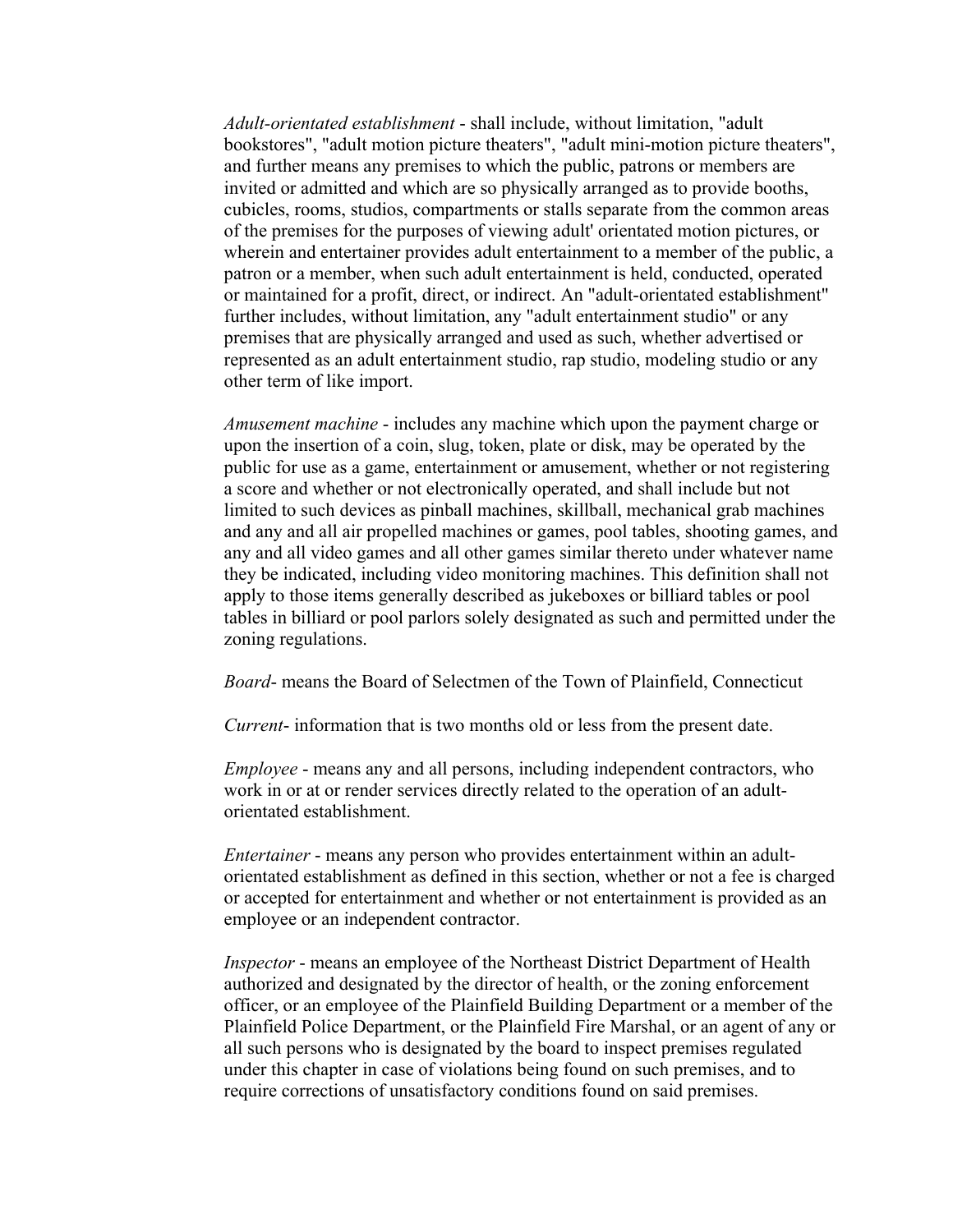*Minor*- shall be deemed to refer to a person under the age of eighteen (18) years old.

*Operator* - means any person, partnership or corporation operating, conducting or maintaining and adult-orientated establishment.

*Sexual activities* - as used in this article, is not intended to include any medical publications or films or bona fide educational publications or films, nor does it include any art or photography publications which devote at least twenty-five (25) percent of the lineage of each issue to articles and advertisements dealing with subjects of art or photography. Nor does this definition apply to any news periodical which reports or describes current events and which, from time to time, publishes photographs of nude or semi-nude persons in connection with the dissemination of the news. Nor does this definition apply to publications or films which describe and report different cultures and which, from time to time, publish or show photographs or depictions of nude or semi-nude persons when describing cultures in which nudity or semi-nudity is indigenous to the population.

# "*Specified anatomical areas*" is defined as:

- a. Less than completely and opaquely covered:
	- 1. human genitals, pubic region;
	- 2. buttock; and
	- 3. male or female breast below a point immediately above the top of the areola.
- b. Human male genitals in a discernibly turgid state, even if completely and opaquely covered.

## "*Specified Sexual Activities*" is defined as:

- a. Human genitals in a state of sexual stimulation arousal;
- b. Acts of human masturbation, sexual intercourse or sodomy;
- c. Fondling or other erotic touching of human genitals, pubic region, buttock, or female breast;
- d. Use of organic or non-organic materials for sexual stimulation arousal.

## Section 4 Operating requirements

- a. No operator or employee of an adult-orientated establishment shall allow or permit any minor to loiter in any part of such establishment, including parking lots immediately adjacent to such establishment used by patrons of such adult-orientated establishment.
- b. Every adult orientated establishment doing business in the town, fifteen (15) days after publication of notice, shall be well lighted at all times and be physically arranged in such a manner that the entire portion of the booths, cubicles, rooms or stalls, wherein adult entertainment is provided,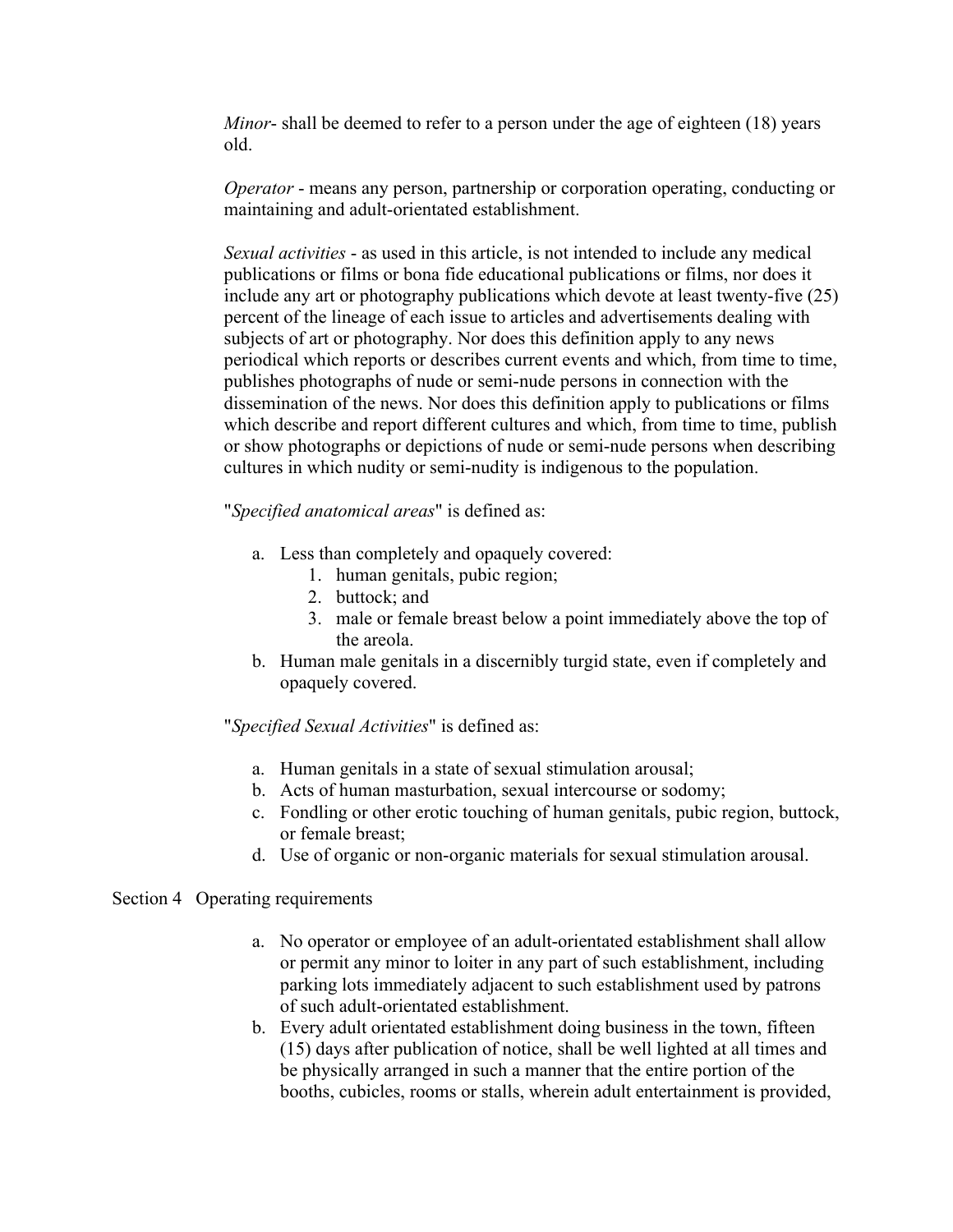shall be clearly visible from the common areas of the premises. Visibility into such booths, cubicles, rooms or stalls shall not be blocked or obscured by doors, curtains, partitions, drapes, or any other obstruction whatsoever. It shall be unlawful to install enclosed booths, cubicles, rooms or stalls within adult-orientated establishments for whatever purpose, but especially for the purpose of providing for the secluded viewing of adultorientated motion pictures, or other types of adult-orientated entertainment.

- c. Any establishment serving alcohol: All employees and patrons shall be twenty-one (21) years of age, or older, with proper photo ID.
- d. Establishments not serving alcohol: All employees and patrons shall be eighteen (18) years of age or older, with proper photo ID.
- e. Meagan's Law Requirements:
	- 1. The operator of the establishment shall be responsible to maintain a current list of sexual offenders from both the Plainfield Police Department and the Connecticut Department of Public Safety. This list shall include both the sexual offenders of the Town of Plainfield and the State of Connecticut. Failure to maintain a current list will result in a \$100.00 fine. Any fines shall be issued by an inspector and collectable by the Town Clerk's Office of the Town of Plainfield. All fines shall be paid within ten (10) business days of issuance. All fines not paid in full, within ten (10 Business days shall be doubled.
	- 2. The establishment shall check the list required in Section 4.e. 1. with all patrons entering the establishment. Any person on said list shall be prohibited from entering the establishment or from being employed by the establishment. The fine for the operator's failure to comply with this section shall not exceed \$ 100.00. Any fines shall be issued by an inspector and collectable by the Town Clerk's Office of the Town of Plainfield. All fines shall be paid within ten (10) business days of issuance. All fines not paid in full, within ten (10 Business days shall be doubled.
- f. Fifteen (15) days after publication of notice, the operator of each adultorientated establishment shall be responsible for and shall provided that any room or other area used for the purpose of viewing adult-orientated motion pictures or other types of live adult entertainment shall be well lighted and readily accessible at all times and shall be continuously open to view in its entirety. The premises shall be equipped with overhead lighting fixtures of sufficient intensity to illuminate every place which patrons are permitted access at an illumination not less than one footcandle as measured at the floor level. It shall be the duty of the operator and its agents to ensure that the illumination described above is maintained at all times that any patron is present in the premises.
- g. Every act or omission by an employee constituting a violation of the provisions of this chapter shall be deemed the act or omission of the operator if the operator, or as a result of the operator's negligent failure to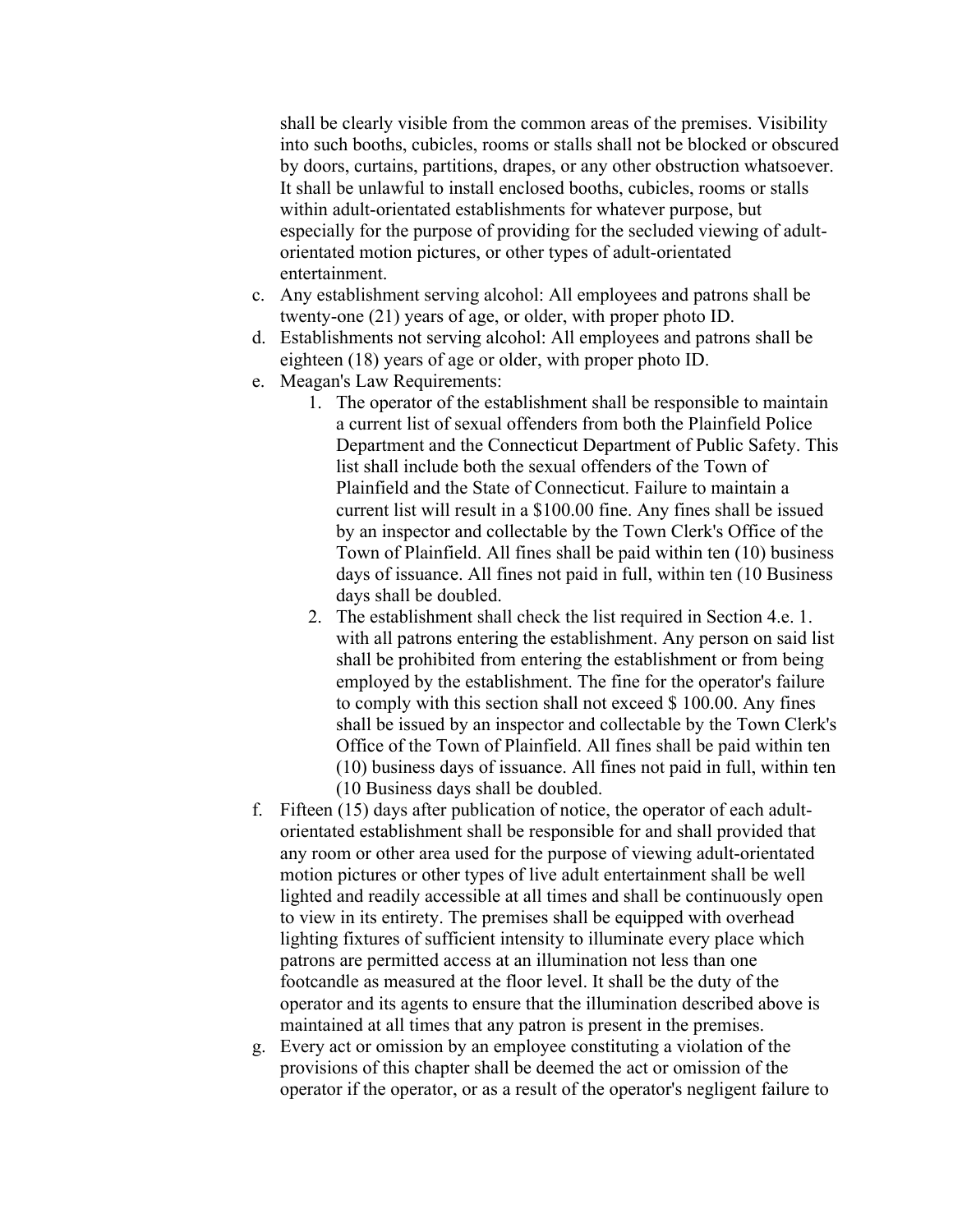supervise the employee's conduct, and the operator shall be punishable for such act or omission in the same manner as if the operator committed the act or caused the omission.

- h. All adult-orientated establishments shall be open to the Plainfield Police Department, inspectors employed by the town, or such other persons as the board may designate for inspection at all reasonable times.
- i. No adult orientated establishment shall be permitted on a site that is less than fifteen-hundred (1500) feet from an area zoned residential
- j. No adult-orientated establishment shall be permitted on a site that is less than one-thousand (1000) feet from an existing adult-orientated establishment.

# Section 5 Conduct of establishment

- a. No disturbances, brawls, unnecessary noises, including loud and disturbing music, unlawful conduct or gambling of any kind where provided by the general statutes, and no slot machines or gambling devices which may be used for the purpose of securing money or any other valuable things, shall be permitted or suffered upon any establishment, not shall such establishment be conducted in such a manner as to constitute nuisance.
- b. The presence of dice or cards with money on tables or bars in any establishment shall be considered as prima facie evidence of gambling.
- c. No establishment or operator shall conduct the establishment in such a manner as to allow an intoxicated person or persons to loiter thereon.
- d. No entertainment shall be performed on any bar. No employee, shall perform specified sexual acts. No operator shall permit any patron or employee to remain in the establishment or on the premises who performs specified sexual activities or shows specified anatomical areas. Employees must perform in one location and entertainers may not mingle with the patrons.

# Section 6 Violations

- a. Any person, partnership or corporation who is found to have violated this chapter shall be fined a definite sum not exceeding one-hundred dollars (\$100.00) for each such violation.
- b. Each violation of this chapter shall be considered a separate offense, and any violation continuing more than one hour of time shall be considered a separate offense for each hour of violation, c. The fine will be issued by an inspector and collected by the Town
- c. The fine will be issued by an inspector and collected by the Town Clerk's Office of the Town of Plainfield. All fines must be paid within ten (10) business days of issuance. Any fines not paid within ten (10) days shall be doubled.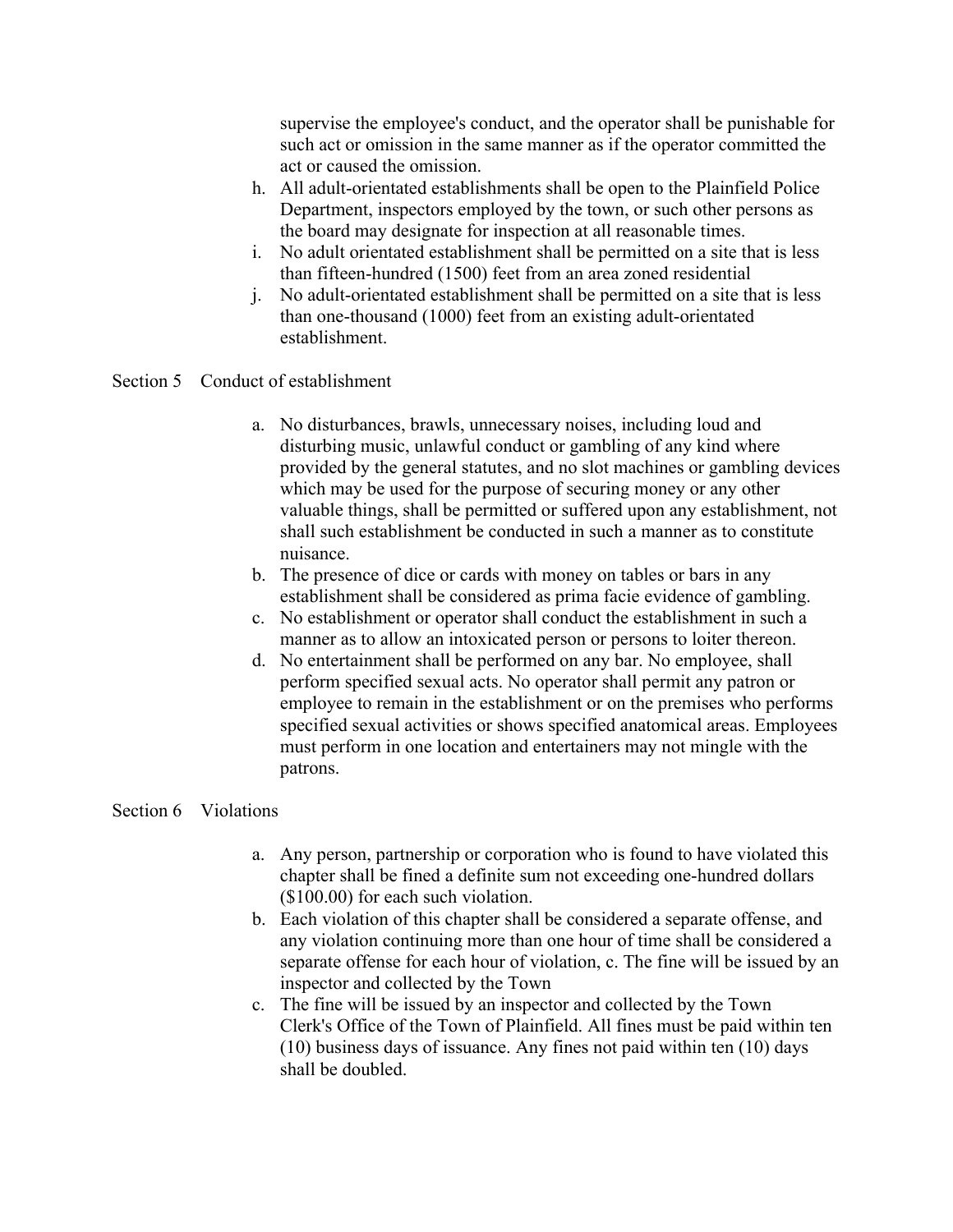#### Section 7 Savings Clause

Should any court of competent jurisdiction declare any section, clause or provision of this chapter to be unconstitutional, such decision shall affect only such section, clause or provision so declared unconstitutional, and shall not affect any other section, clause or provision of this chapter.

As amended on October 20, 1998 Dated at Plainfield, CT this 22nd day October, 1998

# **AMENDED ORDINANCE No. 104**

Section 1 Short title

This chapter shall be known as the "Adult-Oriented Business Ordinance for the Town of Plainfield, Connecticut."

### Section 2 Policy Statement

The Town of Plainfield, Connecticut finds:

- 1. Statistics and studies performed by a substantial number of cities and towns in the United States indicate that:
	- a. Large numbers of persons, primarily male, frequent such "adultorientated establishments," especially those which provide closed booths, cubicles, studies and rooms for the private viewing of socalled "adult" motion pictures and/or video tapes and/or live entertainment; and
	- b. Such closed booths, cubicles, studios or rooms have been used by patrons, clients or customers of such "adult-orientated establishments" for the purposes of engaging in certain sexual acts; and
	- c. Male and female prostitutes have been known to frequent such establishments in order to provide sex for hire to the patrons, clients or customers of such establishments within such booths, cubicles and rooms; and
	- d. Doors, curtains, blinds and/or other closures installed in or on the entrances and/or exits of such booths, cubicles, studios and rooms which are closed while such booths, cubicles, studios, and rooms are in use encourage patrons using such booths, cubicles, studios and rooms to engage in sexual acts therein with prostitutes and/or with other members of the same sex, thereby promoting or encouraging prostitution and the commission of sexual acts which cause blood, semen and urine to be deposited on the floors and/or walls of such booths, cubicles, studios, and rooms, which deposits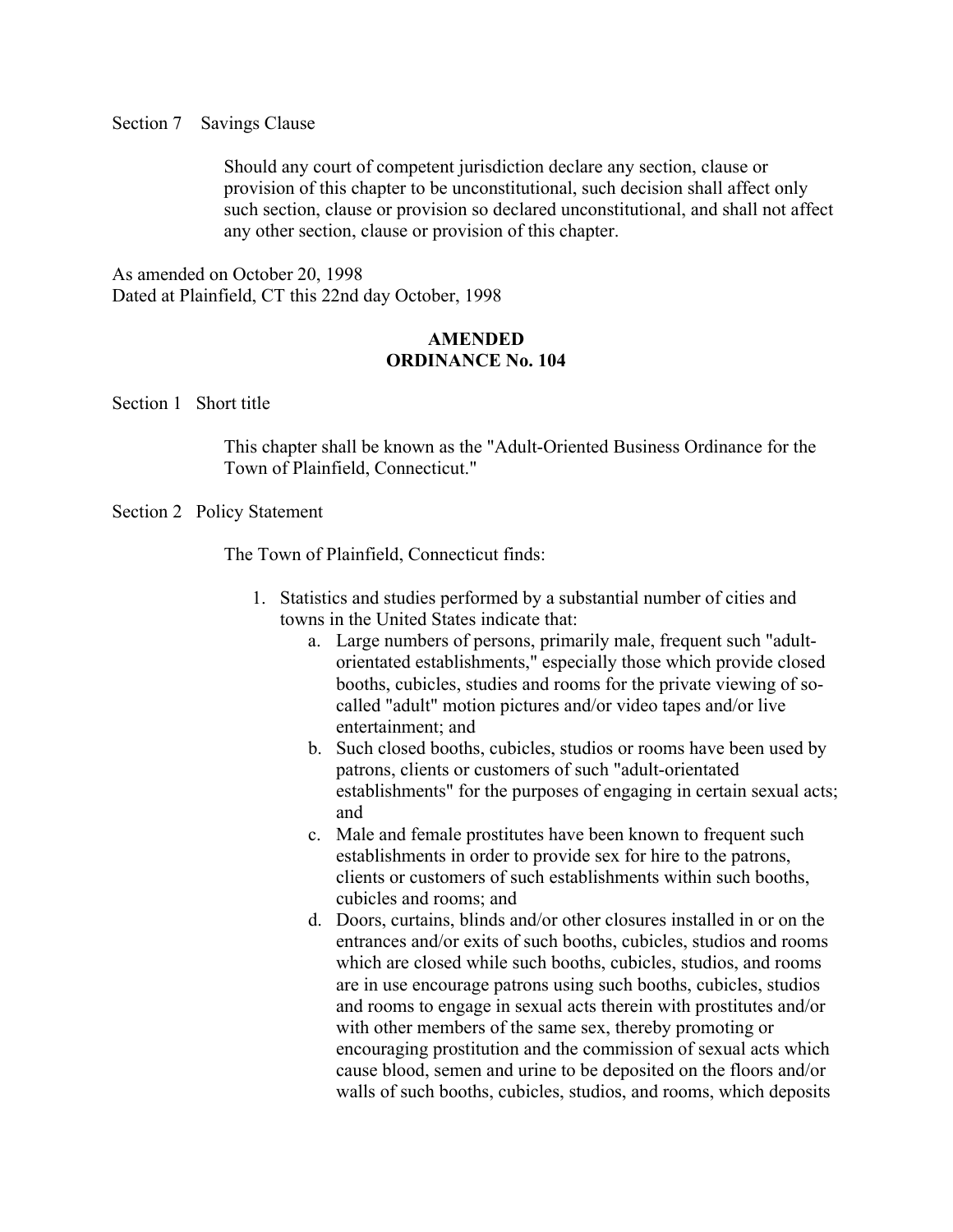could prove detrimental to the health and safety of other persons who may come into contact with such deposits; and

- e. The reasonable regulation and supervision of such "adultorientated establishments" tends to discourage such sexual acts and prostitution, and thereby promotes the health, safety and welfare of the patrons, clients and customers of such establishments.
- 2. Unregulated operation of "adult-orientated establishments" would be detrimental to the general welfare, health and safety of the citizens of Plainfield, Connecticut.
- 3. The Constitution and laws of the State of Connecticut grant to the town powers, especially police power, to enact reasonable legislation and measures to regulate and supervise "adult-orientated establishments" as hereinafter defined on order to protect the public health, safety and welfare.
- 4. It is not the intent of the Board of Selectmen, enacting this chapter, to deny to any person rights to speech protected by the United States and/or state constitutions, nor is it the intent of the board to impose any additional limitations or restrictions on the contents of any communicative materials, including sexually-orientated films, video-tapes, books and/or other materials. Further, by enacting this chapter, the board does not intend to deny or restrict the rights of any adult to obtain and/or view any sexuallyorientated materials protected by the United States and/or state constitutions, nor does it intend to restrict or deny any constitutionally protected rights that distributors or exhibitors of such sexually-orientated materials may have to sell, distribute or exhibit such materials.

### Section 3 Definitions

For the purpose of this Chapter, the words and phrases used herein shall have the following meanings, unless otherwise clearly indicated by the context:

*Adult amusement machine* - includes any amusement machine that is regularly used for presenting material distinguished or characterized by an emphasis on matter depicting, describing or relating to "specified sexual activities" or "specified anatomical areas," as defined below, for observation by patrons therein.

*Adult book store* - an establishment having a substantial or significant portion of its stock in trade, books, magazines, periodicals, video-cassettes, films for sale or viewing on premises by uses of motion picture devices or any coin-operated means, and other periodicals which are distinguished or characterized by their emphasis on matter depicting, describing or relating to "Specified Sexual Activities" or "Specified Anatomical Area". Adult entertainment - means any exhibition of any adult-orientated motion pictures, live performance, display or dance of any type, which has a significant or substantial portion of such performance any actual or simulated performance of "specified sexual activities" or exhibition and viewing of "specified anatomical areas," removal of articles of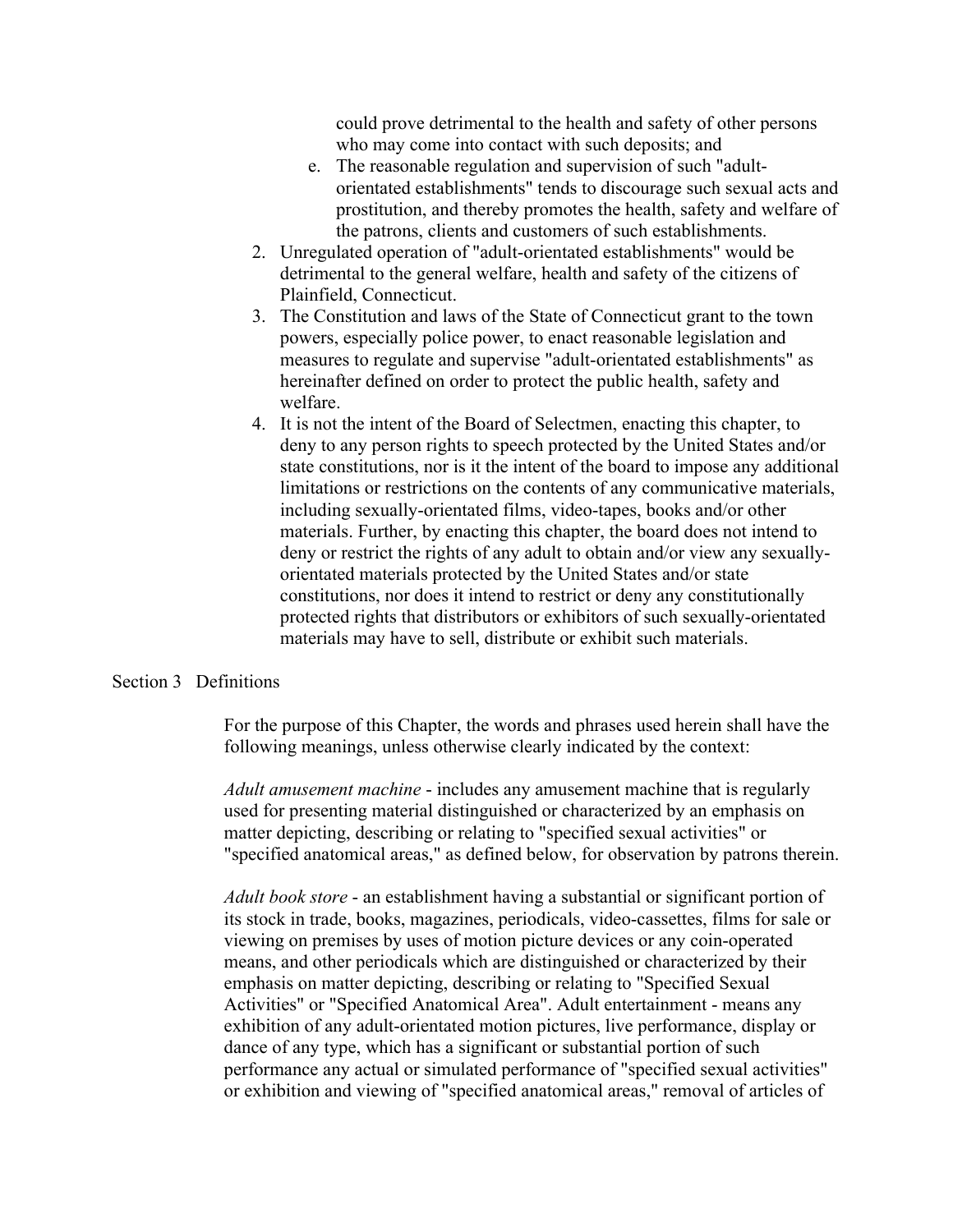clothing or appearing unclothed, pantomime, modeling, or any other personal services offered customers.

*Adult motion picture theater*- An enclosed building with a capacity of 50 or more persons used regularly and routinely for material having a dominant theme material distinguished or characterized by an emphasis on matter depicting, describing or relating to "Specified Sexual Activities" or "Specified Anatomical Area", for observation by patrons therein.

Adult Mini-Motion Picture Theater - An enclosed building with a capacity for less than 50 persons used regularly and routinely for material having a dominant theme material distinguished or characterized by an emphasis on matter depicting, describing or relating to "Specified Sexual Activities" or "Specified Anatomical Area", for observation by patrons therein.

*Adult-orientated establishment* shall include, without limitation, "adult bookstores", "adult motion picture theaters", "adult mini-motion picture theaters", and further means any premises to which the public, patrons or members are invited or admitted and which are so physically arranged as to provide booths, cubicles, rooms, studios, compartments or stalls separate from the common areas of the premises for the purposes of viewing adult-orientated motion pictures, or wherein an entertainer provides adult entertainment to a member of the public, a patron or a member, when such adult entertainment is held, conducted, operated or maintained for a profit, direct, or indirect. An "adult-orientated establishment" further includes, without limitation, any "adult entertainment studio" or any premises that are physically arranged and used as such, whether advertised or represented as an adult entertainment studio, rap studio, modeling studio or any other term of like import.

*Amusement machine* - includes any machine which upon the payment charge or upon the insertion of a coin, slug, token, plate or disk, may be operated by the public for use as a game, entertainment or amusement, whether or not registering a score and whether or not electronically operated, and shall include but not limited to such devices as pinball machines, skillball, mechanical grab machines and any and all air propelled machines or games, pool tables, shooting games, and any and all video games and all other games similar thereto under whatever name they be indicated, including video monitoring machines. This definition shall not apply to those items generally described as jukeboxes or billiard tables or pool tables in billiard or pool parlors solely designated as such and permitted under the zoning regulations.

*Board* - means the Board of Selectmen of the Town of Plainfield, Connecticut

*Current* - information that is two months old or less from the present date.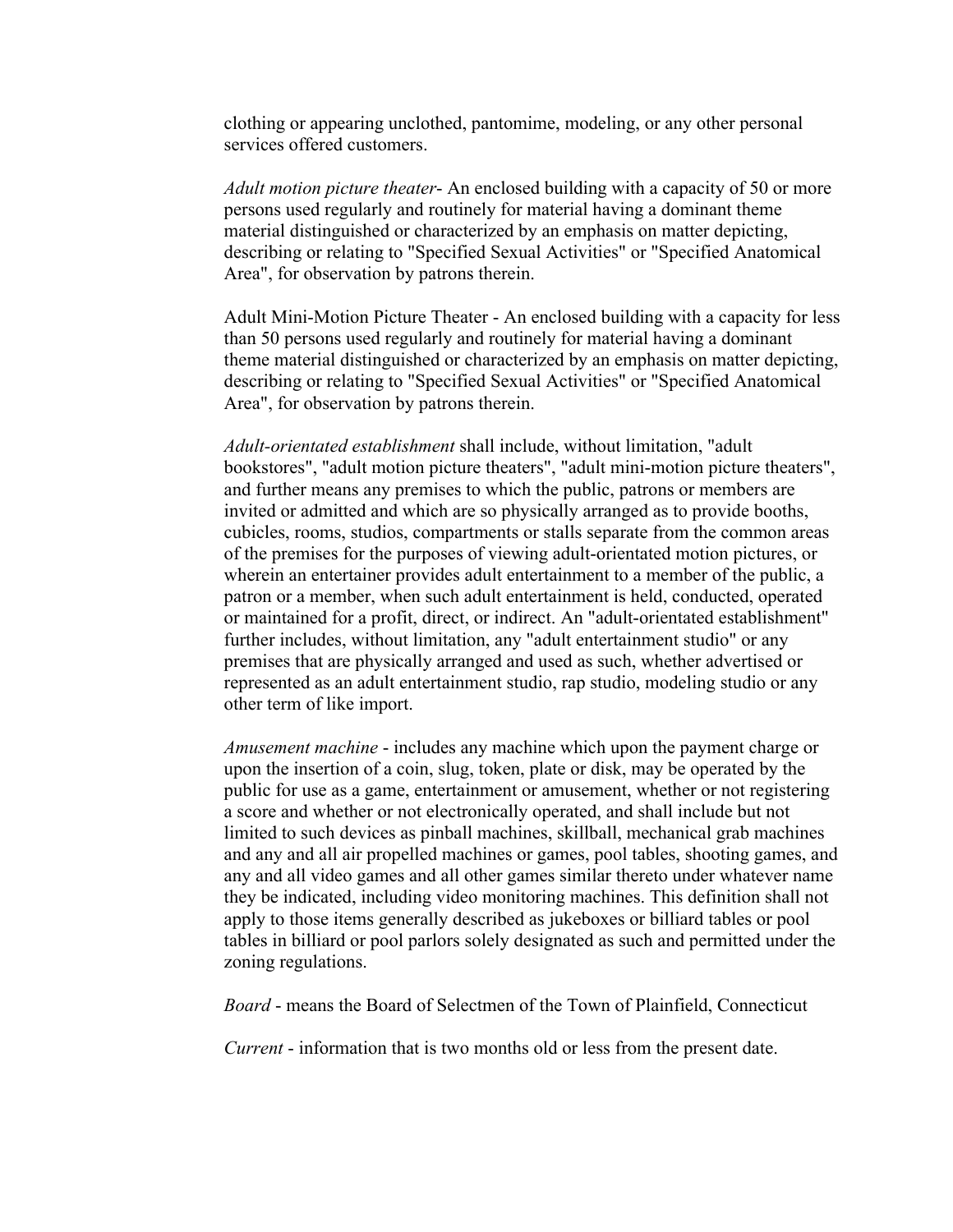*Employee* - means any and all persons, including independent contractors, who work in or at or render services directly related to the operation of an adultorientated establishment.

*Entertainer* - means any person who provides entertainment within an adultorientated establishment as defined in this section, whether or not a fee is charged or accepted for entertainment and whether or not entertainment is provided as an employee or an independent contractor.

*Inspector* - means an employee of the Northeast District Department of Health authorized and designated by the director of health, or the zoning enforcement officer, or an employee of the Plainfield Building Department or a member of the Plainfield Police Department, or the Plainfield Fire Marshal, or an agent of any or all such persons who is designated by the board to inspect premises regulated under this chapter in case of violations being found on such premises, and to require corrections of unsatisfactory conditions found on said premises.

*Minor* - shall be deemed to refer to a person under the age of eighteen (18) years old.

*Operator* - means any person, partnership or corporation operating, conducting or maintaining and adult-orientated establishment.

*Sexual activities* - as used in this article, is not intended to include any medical publications or films or bona fide educational publications or films, nor does it include any art or photography publications which devote at least twenty-five (25) percent of the lineage of each issue to articles and advertisements dealing with subjects of art or photography. Nor does this definition apply to any news periodical which reports or describes current events and which, from time to time, publishes photographs of nude or semi-nude persons in connection with the dissemination of the news. Nor does this definition apply to publications or films which describe and report different cultures and which, from time to time, publish or show photographs or depictions of nude or semi-nude persons when describing cultures in which nudity or semi-nudity is indigenous to the population.

"*Specified anatomical areas*" is defined as:

- a. Less than completely and opaquely covered:
	- 1. human genitals, pubic region;
	- 2. buttock; and
	- 3. male or female breast below a point immediately above the top of the areola.
- b. Human male genitals in a discernibly turgid state, even if completely and opaquely covered.

"*Specified Sexual Activities*" is defined as: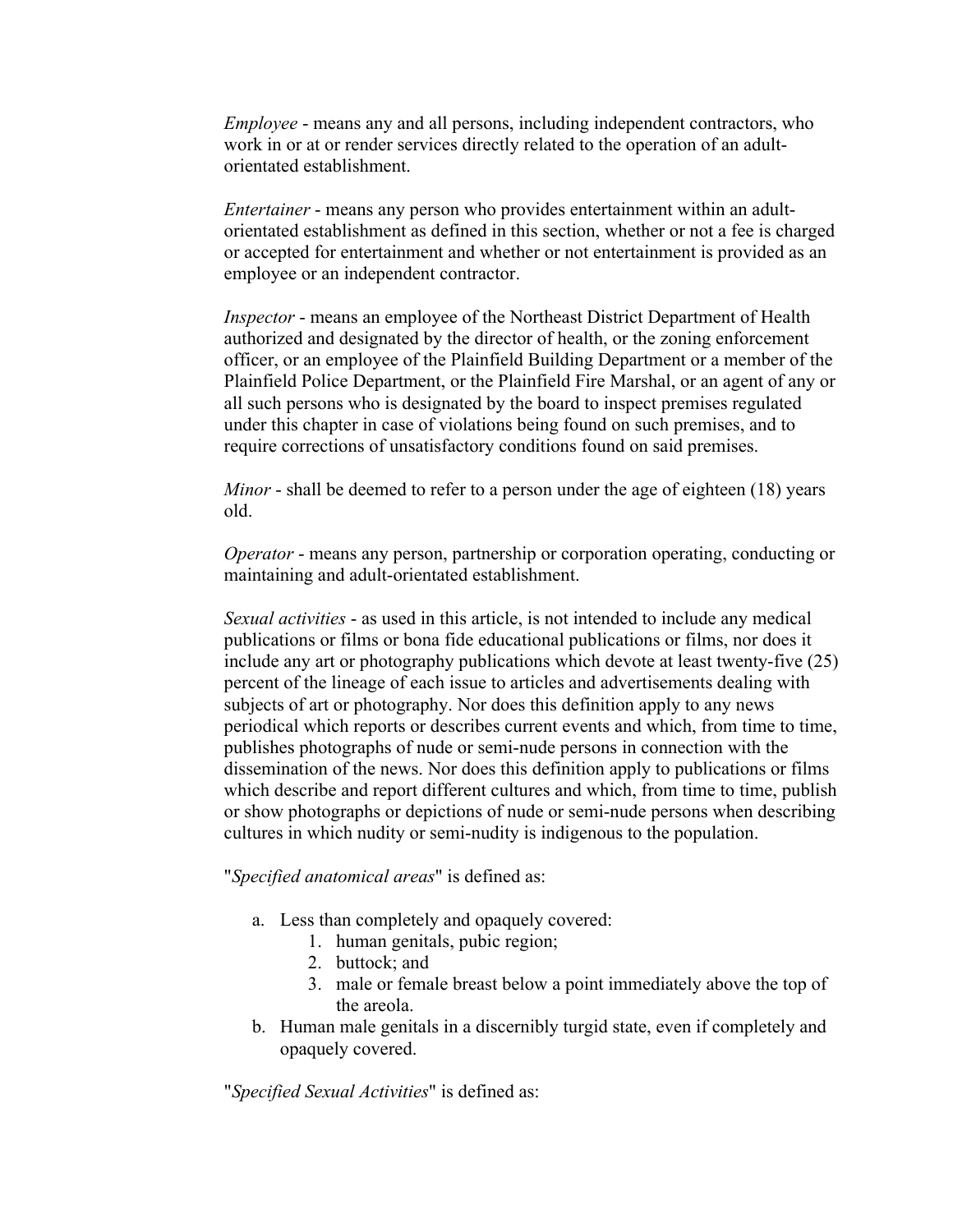- a. Human genitals in a state of sexual stimulation arousal;
- b. Acts of human masturbation, sexual intercourse or sodomy;
- c. Fondling or other erotic touching of human genitals, pubic region, buttock, or female breast;
- d. Use of organic or non-organic materials for sexual stimulation arousal.

## Section 4 Operating requirements

- a. No operator or employee of an adult-orientated establishment shall allow or permit any minor to loiter in any part of such establishment, including parking lots immediately adjacent to such establishment used by patrons of such adult-orientated establishment.
- b. Every adult orientated establishment doing business in the town, fifteen (15) days after publication of notice, shall be well lighted at all times and be physically arranged in such a manner that the entire portion of the booths, cubicles, rooms or stalls, wherein adult entertainment is provided, shall be clearly visible from the common areas of the premises. Visibility into such booths, cubicles, rooms or stalls shall not be blocked or obscured by doors, curtains, partitions, drapes, or any other obstruction whatsoever. It shall be unlawful to install enclosed booths, cubicles, rooms or stalls within adult-orientated establishments for the purpose of providing for the secluded viewing of adult-orientated motion pictures, or other types of adult-orientated entertainment.
- c. Any establishment serving alcohol: All employees and patrons shall be twenty-one (21) years of age, or older, with proper photo ID.
- d. Establishments not serving alcohol: All employees and patrons shall be eighteen (18) years of age or older, with proper photo ID.
- e. Meagan's Law Requirements:
	- 1. The operator of the establishment shall be responsible to maintain a current list of sexual offenders from both the Plainfield Police Department and the Connecticut Department of Public Safety. This list shall include both the sexual offenders of the Town of Plainfield and the State of Connecticut. Failure to maintain a current list will result in a \$100.00 fine. Any fines shall be issued by an inspector and collectable by the Town Clerk's Office of the Town of Plainfield. All fines shall be paid within ten (10) business days of issuance. All fines not paid in full, within ten (10 Business days shall be doubled.
	- 2. The establishment shall check the list required in Section 4.e. 1. with all patrons entering the establishment. Any person on said list shall be prohibited from entering the establishment or from being employed by the establishment. The fine for the operator's failure to comply with this section shall not exceed \$100.00. Any fines shall be issued by an inspector and collectable by the Town Clerk's Office of the Town of Plainfield. All fines shall be paid within ten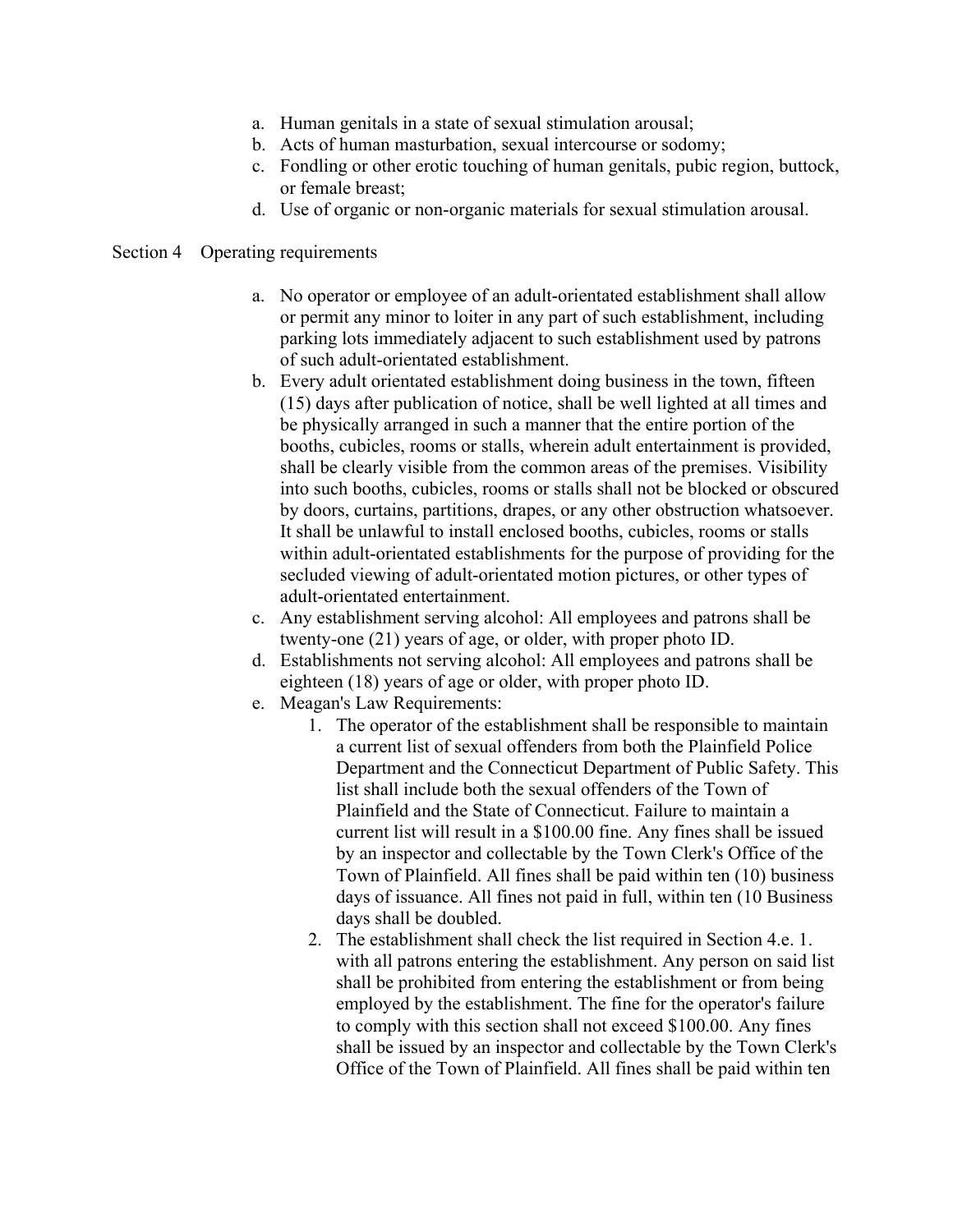(10) business days of issuance. All fines not paid in full, within ten

(10 Business days shall be doubled.

- f. Fifteen (15) days after publication of notice, the operator of each adultorientated establishment shall be responsible for and shall provide that any room or other area used for the purpose of viewing adult-orientated motion pictures or other types of live adult entertainment shall be well lighted and readily accessible at all times and shall be continuously open to view in its entirety. The premises shall be equipped with overhead lighting fixtures of sufficient intensity to illuminate every place which patrons are permitted access at an illumination not less than one footcandle as measured at the floor level. It shall be the duty of the operator and its agents to ensure that the illumination described above is maintained at all times that any patron is present in the premises.
- g. Every act or omission by an employee constituting a violation of the provisions of this chapter shall be deemed the act or omission of the operator if the operator had knowledge of the act or omission or the operator's failure to have knowledge of the act or omission is a result of the operator's negligent failure to supervise the employee's conduct. The operator shall be punishable for such act or omission in the same manner as if the operator committed the act or caused the omission.
- h. All adult-orientated establishments shall be open to the Plainfield Police Department, inspectors employed by the town, or such other persons as the board may designate for inspection at all reasonable times.
- i. No adult orientated establishment shall be permitted on a site that is less than fifteen-hundred (1500) feet from an area zoned residential
- j. No adult-orientated establishment shall be permitted on a site that is less than one-thousand (1000) feet from an existing adult-orientated establishment.

# Section 5 Conduct of establishment

- a. No disturbances, brawls, unnecessary noises, including loud and disturbing music, unlawful conduct or gambling of any kind where provided by the general statutes, and no slot machines or gambling devices which may be used for the purpose of securing money or any other valuable things, shall be permitted or suffered upon any establishment, nor shall such establishment be conducted in such a manner as to constitute a nuisance.
- b. The presence of dice or cards with money on tables or bars in any establishment shall be considered as prima facie evidence of gambling.
- c. No establishment or operator shall conduct the establishment in such a manner as to allow an intoxicated person or persons to loiter thereon.
- d. No entertainment shall be performed on any bar. No employee, shall perform specified sexual acts. No operator shall permit any patron or employee to remain in the establishment or on the premises who performs